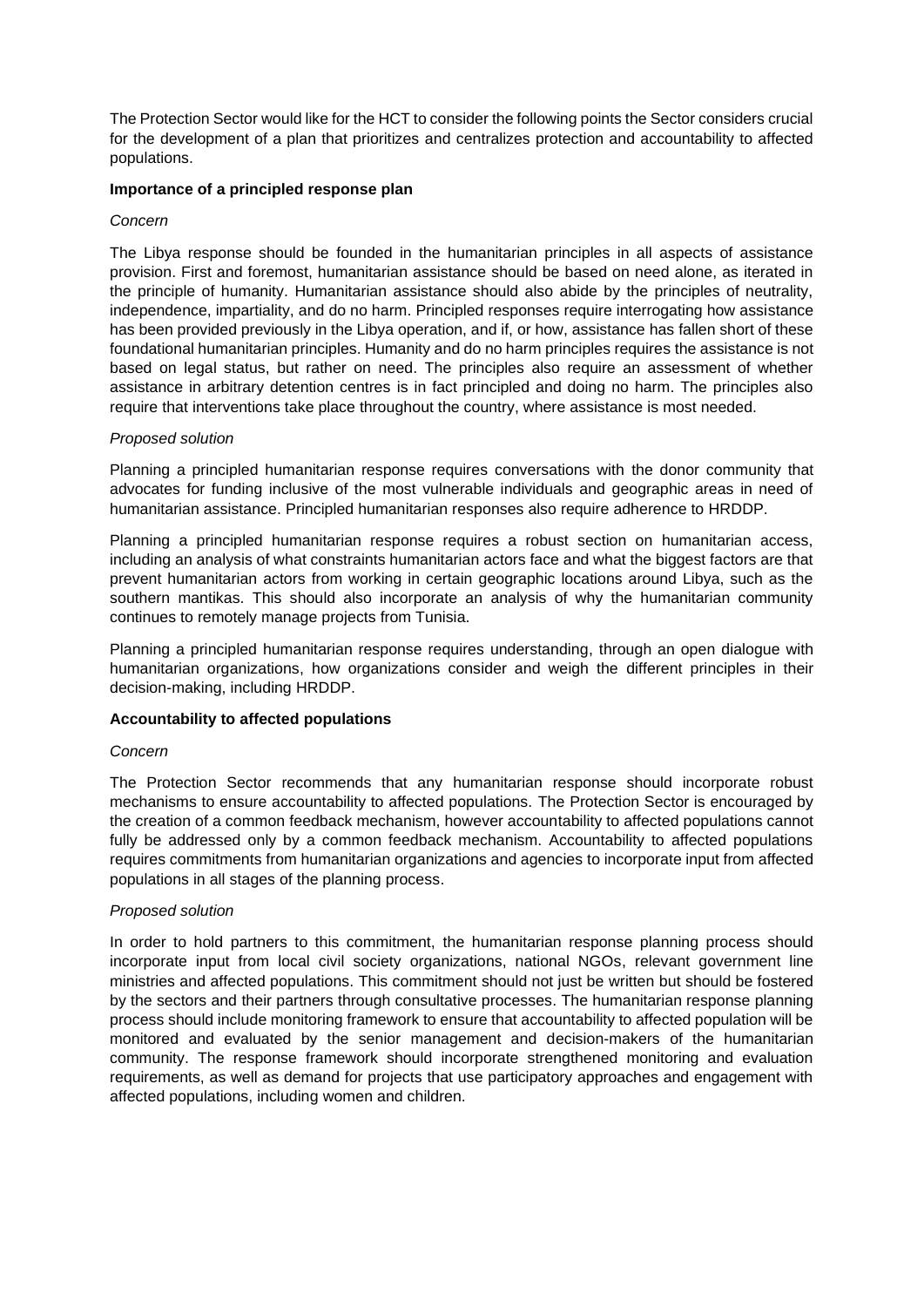### **Protection from sexual exploitation and abuse**

### *Concern*

Preventing and addressing incidents related to SEA is integral in all humanitarian operations and linked to accountability to the affected population as stipulated in the IASC transformative agenda. While agency efforts to address SEA in Libya are functional, the bare minimum has remained staff training and posting of IEC materials related to PSEA in every office, while communication with beneficiaries including reporting channels in case of SEA is evidently lacking. Efforts to put in place interagency mechanisms though a PSEA in-country network has been slow despite endorsement by the HCT in 2018.

### *Proposed Solution*

The response framework should recognize the establishment of functional PSEA network supported by the HCT by ensuring nomination of focal points from their agencies.

The framework should also incorporate the establishment of a functional community-based complaints and mechanism to enhance our accountability to the affected populations.

### **Evidence-based planning through coordinated assessments**

#### *Concern*

The Protection Sector continues to advocate for an evidence-based response through coordinated assessments and is encouraged by the creation of a MSNA dedicated to assessing the specific needs of refugees and migrant populations. The Protection Sector continues to highlight the need for increased collaborative assessment initiatives in order to provide more data to generate an evidence-based, datadriven response plan.

#### *Proposed solution*

In order to maintain the centrality of protection, the Protection Sector recommends mainstreaming protection and increasing protection questions into multisectoral assessments as well as assessments and contextual/situational analysis initiatives undertaken by other sectors. These initiatives should be done through a regular, joint monitoring system and increased monitoring and assessment capacity of implementing partners including national and frontline workers. In order to support this initiative, the humanitarian response framework should express a commitment to protection (includes GBV and CP) mainstreaming in all sectoral interventions and assessments as a goal of the 2020 HPC.

The Protection Sector recommends OCHA lead on creating an assessment registry through an assessment working group which will allow for assessment information to be shared within the community as well as for the harmonization of assessment tools with technical guidance from sectors. This would help facilitate an evidence-based response.

The Protection Sector recommends a profiling exercise be conducted to better understand the affected populations profile, their needs and their intentions.

#### **Centrality of protection**

#### *Concern*

The Protection Sector recommends a humanitarian response framework that emphasizes the centrality of protection. Given the impact of the current conflict on civilian populations, the centrality of protection needs to be considered in all sectoral responses and brought to the forefront of discussions on any humanitarian response framework. The Protection Sector would like to see a humanitarian response framework that outlines a continued commitment to the centrality of protection and enhanced protection mainstreaming by all actors.

#### *Proposed solution*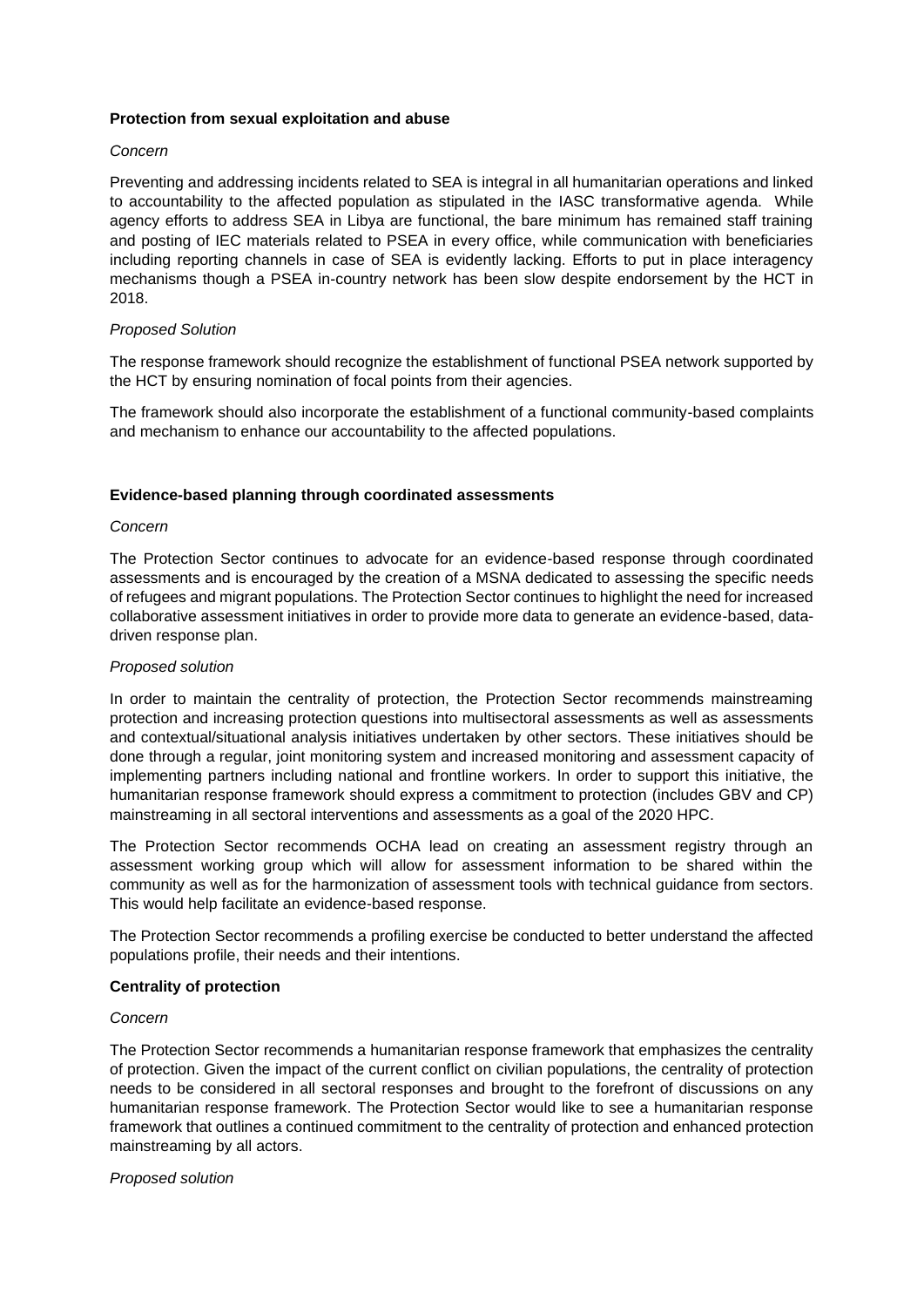The Protection Sector proposes all sectors incorporate a section of their sectoral response to protection and gender mainstreaming in order to ensure protection considerations are part of all sectoral responses. Gender mainstreaming in sectoral response is key to mitigate gender inequality, discrimination (including lack of meaningful access to services), this is key as gender imbalances are contributing factors to the normalization of violence.

The Protection Sector is willing to conduct further trainings on protection mainstreaming including child protection and GBV mainstreaming to ensure all sectors are able to incorporate protection mainstreaming in their responses.

The Protection Sector recommends the HCT strategy on the centrality of protection, written by the ProCap advisor to the HCT, is adopted and disseminated to all sectoral partners for consideration in their finalization of the humanitarian response framework.

The Protection Sector is in the process of testing and rolling out a protection incident tracking tool that will hopefully be rolled out to relevant actors who may encounter critical protection incidents and are able to record the information, to better inform protection responses throughout the country. The Protection Sector anticipates they can begin rolling out this tool to other sectors in early 2020, as it is currently in the development and testing phase within the Protection Sector.

### **Considerations for persons at risk of statelessness**

#### *Concern*

The Protection Sector has identified that a key gap in the current humanitarian response is the lack of targeted assistance to individuals at risk of statelessness in Libya. Statelessness, or risk of statelessness, presents a multitude of protection concerns, including but not limited to lack of access to government services and humanitarian assistance due to a lack of documentation.

### *Proposed Solution*

Any humanitarian response framework established for the Libya response should have a clearly established and standardized set of vulnerability criteria to ensure that those most in need are targeted for assistance, including persons at risk of statelessness.

## **Engagement with parties to the conflict, including non-state armed groups**

#### *Concern*

Civilians in Libya continue find themselves in the middle of, or in proximity to, active hostilities. While this proximity to conflict presents inherent risks, the current conflict in Libya is increasingly waged by parties that disregard the basic principles of International Humanitarian Law, placing civilians in harm's way – sometimes deliberately, as a tactic of war. The armed conflict in Libya has caused the collapse of State authority, leading to failing infrastructure and public services, chronic hardship and poverty, rising levels of crime, and the absence of rule of law.

#### *Proposed Solution*

Any humanitarian response framework for Libya requires the humanitarian community to engage with all parties to the conflict, including armed non-State actors, for protection outcomes. Engagement must be conducted in strict adherence with the humanitarian principles and be based on solid protection and conflict analyses.

# **The Protection Sector recommends…**

• The HCT systematically engage with both national and local authorities on the issue of internal displacement with the aim of mainstreaming assistance to internal displacement among all relevant ministries and other government structures, through support, advocacy and capacitybuilding.